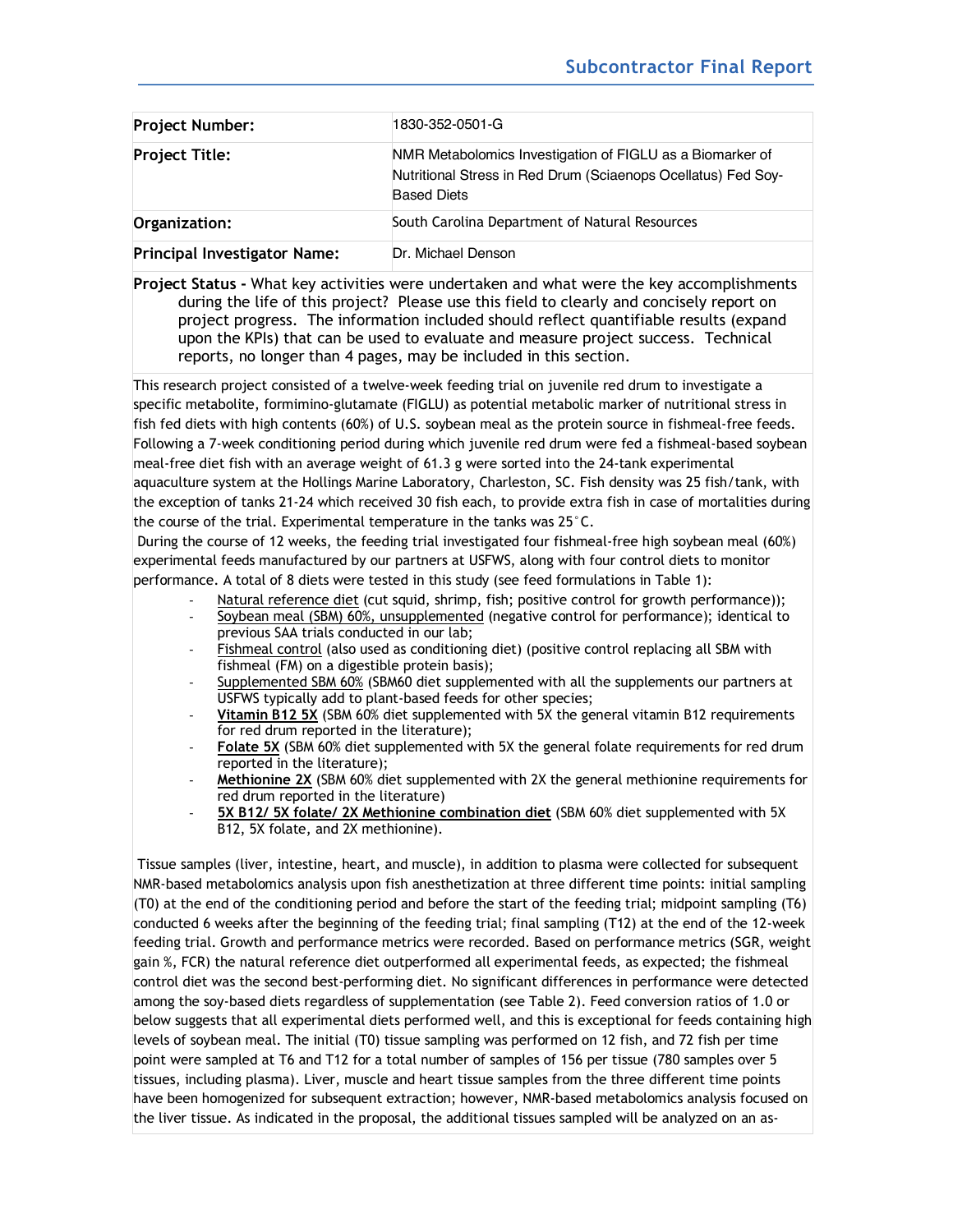needed basis depending on the results obtained from analysis of the liver samples. Liver tissues from the T0 and T6 were extracted and the polar extracts analyzed by NMR spectroscopy. Unfortunately, due to an instrument malfunction of the NMR spectrometer in connection with hurricane Florence, our tissue analysis by NMR spectroscopy has been delayed. In the meantime, other tissues are being processed for subsequent extraction. Results from multivariate statistical analysis, specifically PCA performed on the processed NMR spectra will be provided in an addendum final report.

The putative biomarker of nutritional deficiencies, FIGLU was not detected by NMR in fish fed the natural diet (consistent with our previous observations in other trials), however, FIGLU was detected in all soy-based diets investigated in this study, and interestingly also in the liver of fish that were fed the fishmeal-based experimental diet, which contained significant amounts of wheat flour (~41%). This is an interesting finding which supports the hypothesis that FIGLU is not a mere marker of soybean meal consumption in fish. Relative levels of FIGLU in liver samples at the different time points are currently being measured to evaluate the effect of vitamin B12, folate and/or methionine supplementation as possible mitigation approaches. If our proposed supplementations prove to be able to significantly reduce FIGLU levels and improve the overall metabolic fingerprint of juvenile red drum as judged based on the comparison with the two best performing reference diets, new supplementation protocols can be developed that can be adopted by fish nutritionists to produce new alternative feeds containing at least 60% soybean meal-derived protein for red drum and possibly other fish species. A logical next step would be to investigate this biomarker in other fish species to determine its general applicability.

**Did this project meet the intended Key Performance Indicators (KPIs)?** List each KPI and describe progress made (or not made) toward addressing it, including metrics where appropriate.

- 1) Analysis of metabolomics measurements, correlation with growth outcomes and strong validation of the putative biomarker, FIGLU within the 1-year mark. Analysis of metabolomics measurements has been delayed due to instrument malfunction in connection with tropical systems. However, NMR metabolomics analysis for two of the three time points (T0 and T6) has been completed
- 2) Adoption by feed mill nutritionists of mitigation strategies for nutritional stress based on our putative biomarker through nutritional supplementation of specific micronutrients within 1 year from the end of the study.

At this stage, it is too early to tell if any of the supplemented feeds used in this project will be adopted by feed mill nutritionists as mitigation strategies of nutritional stress.

Standard growth performance parameters (specific growth rate (SGR), weight gain, feed conversion ratio (FCR), and condition factor) were evaluated for significance using ANOVA with Tukey's post-hoc test (significance level set at p < 0.05). Based on performance metrics the natural reference diet outperformed all experimental feeds, as expected; the fishmeal control diet was the second best-performing diet. No significant differences in performance were detected among the soy-based diets regardless of supplementation (see Table 2). Tissue samples are being analyzed using NMR spectroscopy.

**Expected Outputs/Deliverables -** List each deliverable identified in the project, indicate whether or not it was supplied and if not supplied, please provide an explanation as to why.

- 1) The required USB progress reports (submitted quarterly): supplied.
- 2) Final report to be submitted within 30 days of project completion: supplied (addendum final report to be submitted upon completion).
- 3) A technical bulletin for distribution to be submitted within 120 days of project completion: we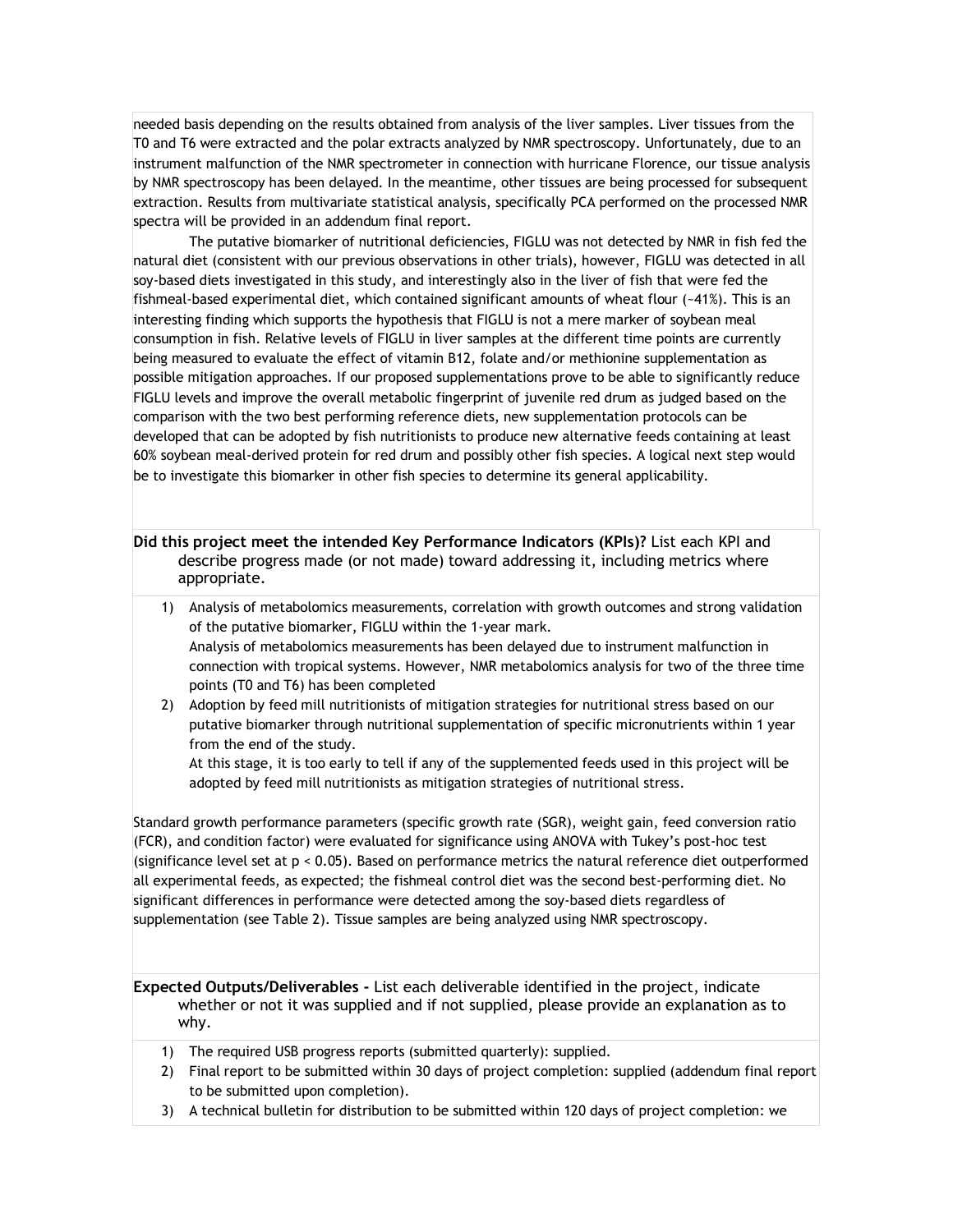anticipate at least one manuscript to be developed from this project for submission to a peerreviewed journal.

4) Results will be presented at Aquaculture America or the International Fish Biology or other scientific meeting: we will be presenting results from this project at the 2019 World Aquaculture Triennial meeting in New Orleans (oral presentation accepted).

## **Describe any unforeseen events or circumstances that may have affected project timeline, costs, or deliverables (if applicable.)**

The major unforeseen event that has delayed the NMR-based metabolomics analysis of tissue extracts has been an instrument malfunctioning (NMR 700 MHz spectrometer hosted at the Hollings Marine Laboratory) in connection with hurricane Florence. Unfortunately, this event has delayed our analyses, but they are scheduled to be resumed soon. This delay will not cause any increases in cost of the project to SAA/USB. An addendum to this final report will be submitted upon completion of all planned analyses for this project.

## **What, if any, follow-up steps are required to capture benefits for all US soybean farmers?** Describe in a few sentences how the results of this project will be or should be used.

If our proposed supplementation protocols prove to be able to improve the overall metabolic fingerprint of juvenile red drum as judged based on the comparison with the two best performing reference diets, new supplementation protocols can be developed that can be adopted by fish nutritionists to produce new alternative feeds containing at least 60% soybean meal-derived protein for red drum and possibly other fish species.US soybean farmers will benefit from increased inclusion levels of US soy-derived protein in fish feeds for aquaculture. The next major follow-up step would be an economic analysis of the high soy protein supplemented feeds evaluated in this study to determine the long-term overall cost of the proposed feeds and their potential viability at the commercial production scale.

## **List any relevant performance metrics not captured in KPI's.**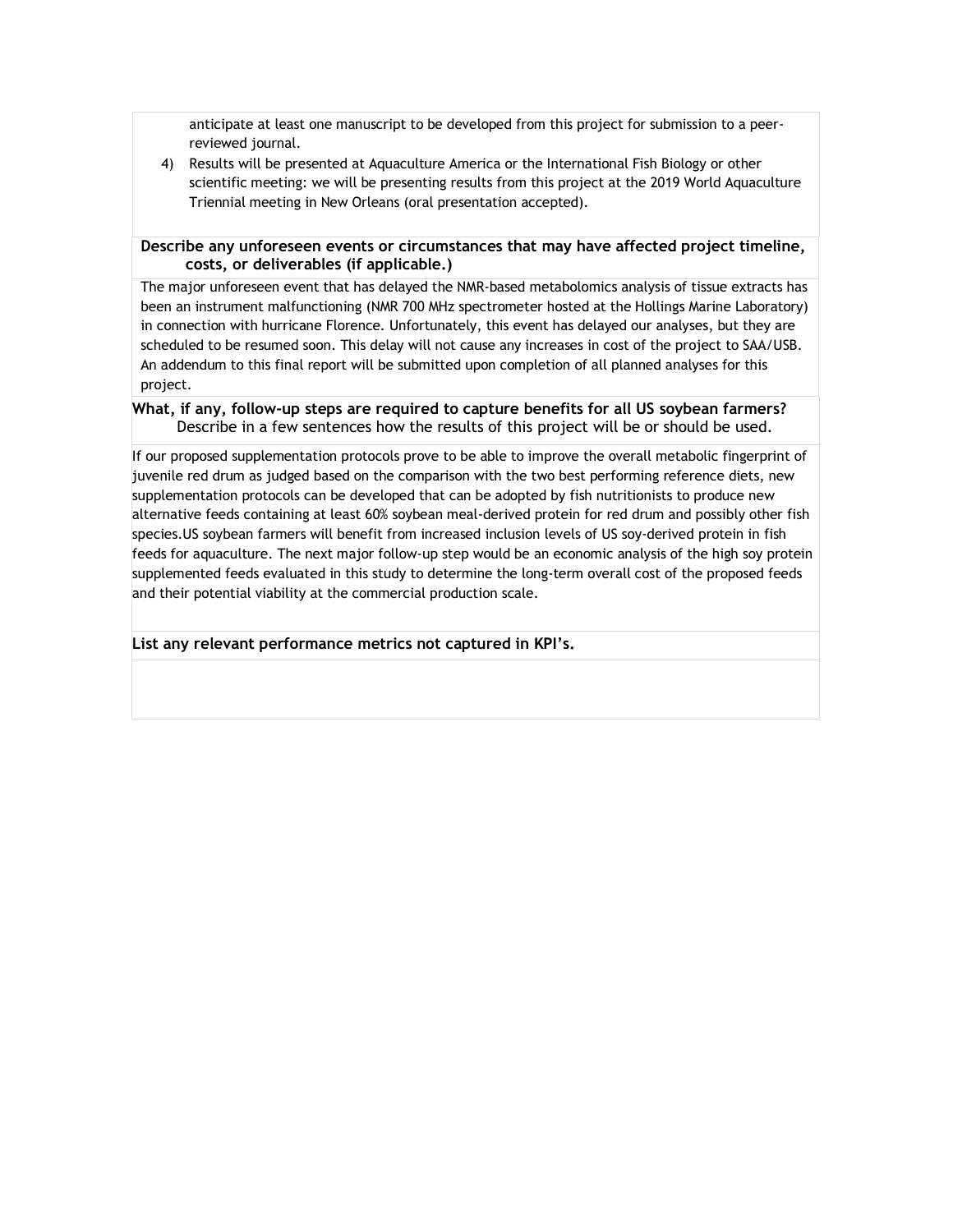| Ingredient (g/100 g dry weight<br>basis) |                                      |                                                       |             |           |           |                              |                                    |
|------------------------------------------|--------------------------------------|-------------------------------------------------------|-------------|-----------|-----------|------------------------------|------------------------------------|
| <b>Diet</b>                              | Soybean meal 60%<br>(Unsupplemented) | <b>Fishmeal Control</b><br>(and conditioning<br>diet) | Folate (5X) | B12 (5X)  | Met (2X)  | 2XMet/<br>5XFolate/<br>5XB12 | Soybean meal 60%<br>(Supplemented) |
| Soybean Meal 48%CP                       | 59.00                                | 0.00                                                  | 59.00       | 59.00     | 59.00     | 59.00                        | 59.00                              |
| Fish Meal SeaPro-75                      | 0.00                                 | 33.40                                                 | 0.00        | 0.00      | 0.00      | 0.00                         | 0.00                               |
| Squid - CSF (squid meal)                 | 4.00                                 | 4.00                                                  | 4.00        | 4.00      | 4.00      | 4.00                         | 4.00                               |
| SC Blood 13 (blood meal)                 | 5.00                                 | 5.00                                                  | 5.00        | 5.00      | 5.00      | 5.00                         | 5.00                               |
| Menhaden fish oil                        | 13.25                                | 10.46                                                 | 13.25       | 13.25     | 13.25     | 13.25                        | 13.25                              |
| Wheat flour                              | 12.02                                | 41.93                                                 | 12.02       | 12.02     | 11.92     | 11.92                        | 6.43                               |
| Lecithin - Yelkinol AC dry lecithin      | 0.00                                 | 0.00                                                  | 0.00        | 0.00      | 0.00      | 0.00                         | 1.00                               |
| Stay-C 35 (Vitamin C)                    | 0.20                                 | 0.20                                                  | 0.20        | 0.20      | 0.20      | 0.20                         | 0.20                               |
| Vitamin premix ARS 702                   | 1.00                                 | 1.00                                                  | 1.00        | 00.1      | 1.00      | 1.00                         | 1.00                               |
| NaCl                                     | 0.00                                 | 0.00                                                  | 0.00        | 0.00      | 0.00      | 0.00                         | 0.28                               |
| Magnesium Oxide                          | 0.00                                 | 0.00                                                  | 0.00        | 0.00      | 0.00      | 0.00                         | 0.06                               |
| Potassium chloride                       | 0.00                                 | 0.00                                                  | 0.00        | 0.00      | 0.00      | 0.00                         | 0.56                               |
| Monocalcium Phosphate                    | 2.40                                 | 2.60                                                  | 2.40        | 2.40      | 2.40      | 2.40                         | 4.20                               |
| Choline Cl 50%                           | 0.60                                 | 0.60                                                  | 0.60        | 0.60      | 0.60      | 0.60                         | 0.60                               |
| <b>DL-Methionine</b>                     | 0.75                                 | 0.21                                                  | 0.75        | 0.75      | 0.85      | 0.85                         | 0.85                               |
| Lysine HCl                               | 1.30                                 | 0.13                                                  | 1.30        | 1.30      | 1.30      | 1.30                         | 2.32                               |
| Threonine                                | 0.38                                 | 0.37                                                  | 0.38        | 0.38      | 0.38      | 0.38                         | 0.65                               |
| Taurine                                  | 0.00                                 | 0.00                                                  | 0.00        | 0.00      | 0.00      | 0.00                         | 0.50                               |
| TM ARS 1440 (Trace mineral premix) 0.10  |                                      | 0.10                                                  | 0.10        | 0.10      | 0.10      | 0.10                         | 0.10                               |
| Vitamin B12                              | 0.00                                 | 0.00                                                  | 0.00        | 0.0000012 | 0.0000000 | 0.0000012                    | 0.0000000                          |
| Folate                                   |                                      |                                                       | 0.001       | 0.000     | 0.000     | 0.001                        | 0.000                              |

Table 1. Feed Formulations for experimental feeds evaluated in this project.